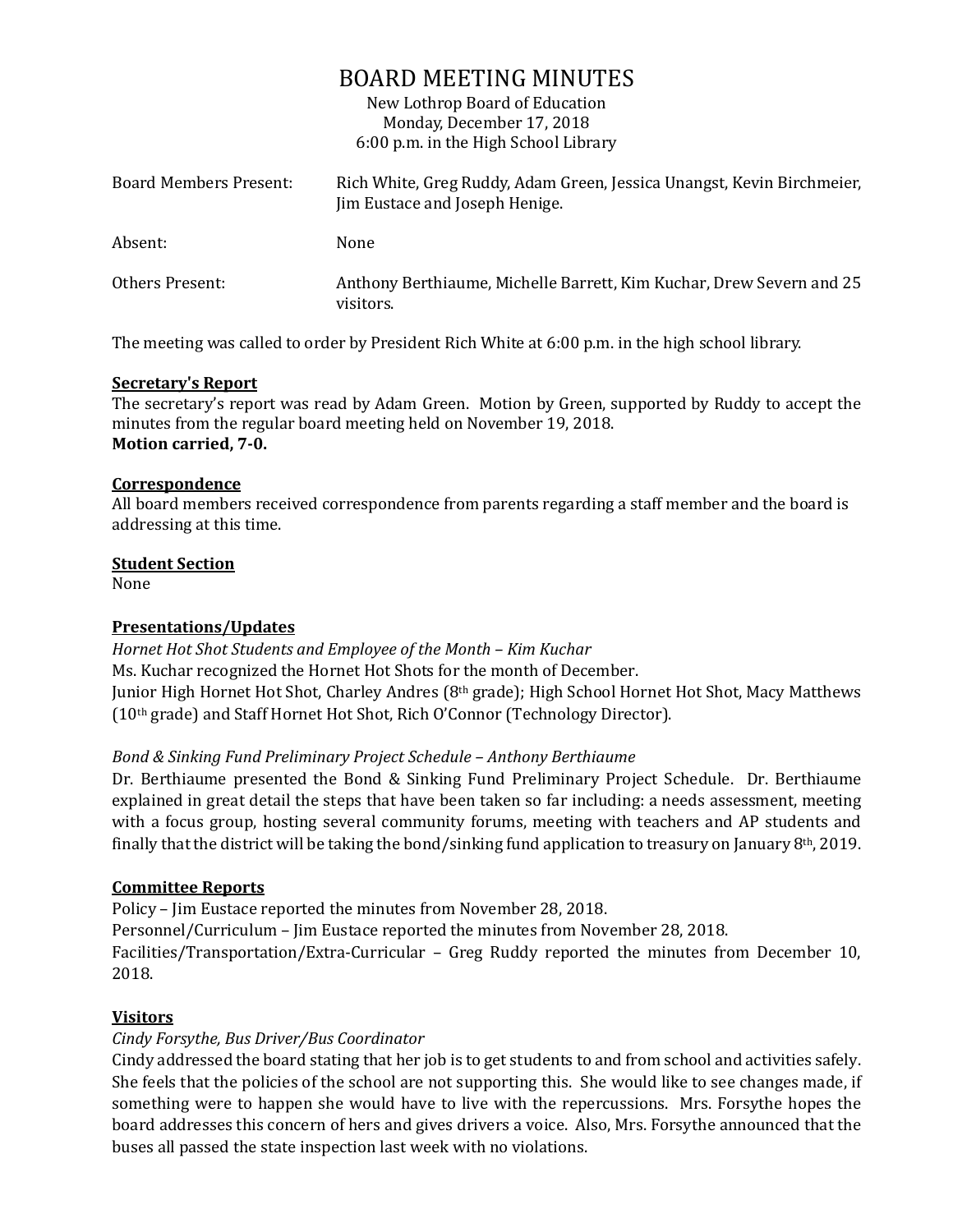#### *Suzanne Lane, parent*

Mrs. Lane thanked the board for letting her address them. Mrs. Lane's main concern is the safety of our students. Some parents/students are afraid to come out and speak their voice because of the repercussions. She and other parents trust the board, but feel their trust is being broken. The behaviors taking place in the classroom is a concern. Mrs. Lane has spoken with Dr. Berthiaume and she understands this is a process. She asked how long does this take to occur? Kids are not learning; they are self-teaching. She is concerned that these kids will be far behind when it comes to college.

#### *Brina Gross, parent*

Mrs. Gross feels like she's gone through the steps. She has attended parent teacher conferences. Her three girls are breaking down and crying. They can't ask questions, as they are glared at and get eye rolls. The material that is being taught is not on the test. They are looking at pulling their children out to do the class online. Something needs to be done.

#### *Dan Gross, parent*

Mr. Gross addressed the board, stating that his number one concern is the safety of his kids. They should be provided with an education. His taxpayer dollars are going toward this school. Mr. Gross mentioned this was a bad hire and we need someone that can teach.

#### *Tim Birchmeier, parent*

Mr. Birchmeier stated that this is a follow up to his formal complaint. This is a hostile classroom environment. In his opinion, this was a pre-mediated hire. He hopes the board takes this complaint and takes action. This is a huge disappointment.

#### *Kurt Lane, parent*

Mr. Lane stated that students don't ask questions in class, they have learned not to ask.

## *Trent Wendling, parent*

Mr. Wendling agreed with all previous parent statements. Mr. Wendling told all the board members to think about this hire, as you all have children who will be taking this class in the near future. We should give the students an option to go to another teacher. Didn't another teacher teach this last year?

#### **Financial Reports**

Jessica Unangst read the financial report and presented the following bills for payment: General fund, \$857,595.60; school service, \$36,626.77; for a total of \$894,222.37. Motion by Green, supported by Henige to approve the payment of bills. **Motion carried, 7-0.**

The monthly financial report was read as follows: beginning balance, \$610,764.76; receipts, \$838,162.23; expenditures: \$894,222.37; for an ending balance of \$554,704.62. Motion by Birchmeier, supported by Eustace to accept the monthly financial report as submitted. **Motion carried, 7-0.**

## **Action Items**

Motion by Unangst, supported by Eustace to approve the resignation of Chris Larner, effective December 7, 2018.

## **Motion carried, 7-0.**

Motion by Henige, supported by Ruddy to approve the resignation of Mary Poletti, effective December 14, 2018. **Motion carried, 7-0.**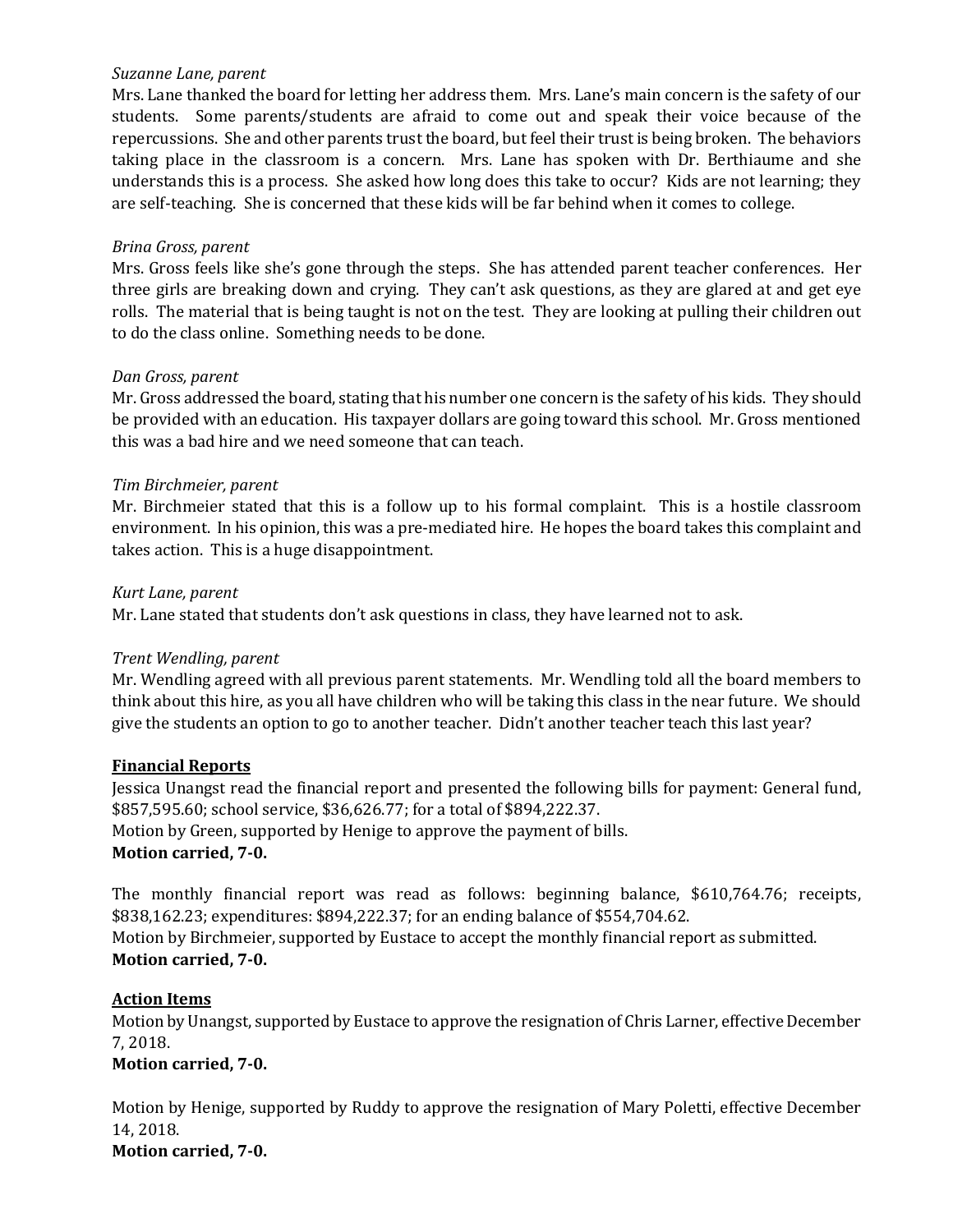Motion by Green supported by Unangst to approve the hire of Trevor Beach, 7<sup>th</sup> grade boys' basketball coach, effective December 10, 2018. **Motion carried, 7-0.**

Motion by Eustace supported by Unangst to approve the second reading of the September, 2018 NEOLA policy updates (new, revised, replacement) and guidelines as presented.

# **Motion carried, 7-0.**

#### **District Updates**

#### *Athletics – Drew Severn*

Mr. Severn reported that our varsity football team has some recent accolades: 1st team all-state MHSFCA: Jayson Tunstall, Avery Moore, Aidan Harrison and Allan Jamick; 1st team all-state associated press: Avery Moore, Aidan Harrison and Allan Jamick; Argus-Press player of the year: Avery Moore; Flint Area Dream Team: Jayson Tunstall, Avery Moore, Aidan Harrison and Allan Jamick; Flint Area Offensive Player of the Year: Avery Moore. The academic all-state team and individuals will be released soon as well. Coach Galvas was named Division 7/8 Coach of the Year through the Associated Press and Division 7 Coach of the Year by the MHSFCA. Jr. high volleyball finishes their season this upcoming Wednesday against Chesaning. Jr. high boys' basketball will have optional practices over Christmas break due to the season being bumped up. Their first game is January 14th. Mr. Severn will have JV and varsity volleyball coaches' evaluations completed and Jr. high/JV/varsity football completed by Friday. Mr. Severn received estimates for the installation and scoreboards for the varsity softball, JV baseball and softball fields. The facilities committee recommended we split into two projects and put a disclosure in the contract stating that once all funds are obtained for projects there will be a split of funds to Slam Dunk and New Lothrop Schools. The science department teachers have been prioritizing standard and curriculum maps currently for the 6th  $-12<sup>th</sup>$  grade levels. The science teachers had a curriculum work day on December 6, 2018 and the following were discussed: current course progression, identified which Michigan (NGSS) standards we were hitting a lot and which standards very little. We have incorporated  $6<sup>th</sup>$  grade teachers in the process and our goal is K-12 progression.

#### *Elementary – Michelle Barrett*

Mrs. Barrett reported that Ellen Kasik is our VFW Teacher of the year for the 2018-2019 school year. Mrs. Kasik won at both the local and district levels. She now moves on to the state level. The grandparent's luncheon on November 20th was a huge success. The elementary will be holding interviews soon for the office aide position, we had one applicant apply. The  $3<sup>rd</sup>$  grade class will pilot the M-Step writing test, students will not be graded nor will we see these results. This allows practice for our students who haven't taken an M-Step style standardized test before. Mrs. Barrett and Dr. Berthiaume will be doing a preschool site visit to Laingsburg and Portland schools after Christmas break. We are finding that not many schools offer a non-GSRP full-day preschool and these two schools do offer the full-day preschool program. Our granting Christmas wishes program was able to support 27 local families this year. Our casual for a cause in January will be to support Juvenile Arthritis. The PTO and some great volunteers put on the Santa Shop for students in grades DK-6th grade to shop for their families. Lastly, students participated in the gingerbread house making contest at the elementary and we have our staff vs. student's basketball game on Friday before Christmas break begins.

#### *High School – Kim Kuchar*

Ms. Kuchar gave a shout out to those students who pulled together in 48 hours for a successful ABC12 School Spirit, over 300 students attended and our district is currently in 4th place overall. Jerry Burns from the New Lothrop VFW recently awarded Patriot's pen winners to Samantha Wendling, Rylee Elkins, Zac Craven and Voice of Democracy to Macy Matthews. NLHS outreach group made blankets for Carriage Town Ministries in Flint. Renee Dotson from the Shiawassee RESD and the Cook Family Foundation met with Shiawassee Scholars for "dish and dessert" luncheon. The high school had a total of 120 tags on the giving tree. All tags and requests have been fulfilled. Nicole Bell, SRESD success coach met with our Early College students. Jayson Tunstall was the winner of the 2<sup>nd</sup> annual Mr. New Lothrop contest. Mrs. Wickerham and her art students hosted a Christmas craft with grades  $1st - 6th$ after school on Tuesday, December  $11<sup>th</sup>$ . We had 35 students that participated in the first annual Detroit Lions student fair. Our varsity quiz bowl finished strong with 1st place for the 2018-2019 school year. The high school recently hosted a book fair and a junior high family night. The FFA